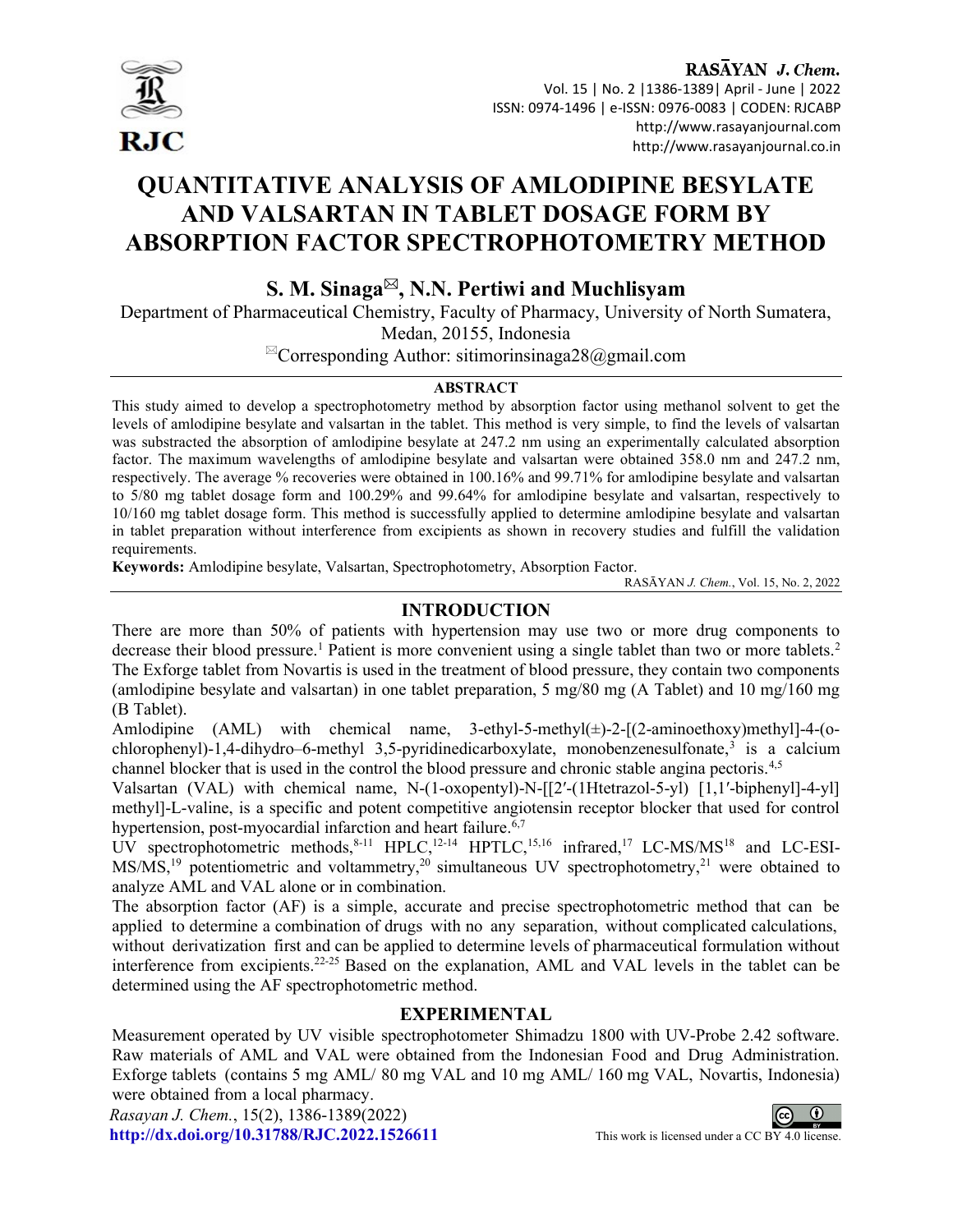Standard Solution of AML and VAL with concentration 100 μg/ml were prepared with methanol as a solvent. The maximum wavelength was selected by measuring at 200 to 400 nm with a concentration of AML (4-12 μg/ml) and VAL (6-18 μg/ml). Method validation was validated based on linearity, accuracy, precision, LOD and LOQ refer to ICH guidelines.<sup>26-33</sup>

Prepare sample solution of AML (8  $\mu$ g/ml) and VAL (12  $\mu$ g/ml) in the methanol solvent. AML and VAL solution were measured by spectrophotometer and the absorption factor value was obtained 1.510. Quantitative analysis of the AML and VAL were measured by using the following equation. Absorption VAL at 247.2 nm:

Abs 247.2 nm (AML+VAL) - 
$$
\frac{\text{Abs } 247.2 \text{ nm (AML)}}{\text{Abs } 358 \text{ nm (AML)}} \text{X Abs } 358 \text{ nm (AML+VAL)}
$$

Abs: Absorption value AML: Amlodipine besylate VAL: Valsartan

#### RESULTS AND DISCUSSION

Maximum wavelength was selected by finding the AF value of each spectrum with different concentrations. Based on Fig.-1, AML shows linear response at its λmax 358.0 nm and VAL has been measured at 247.2 nm. The correlation coefficient value indicates the best linear relationship between the AF value and its concentration, as shown in Table-1.



Fig.-1: Spectrum of (a) AML (358.0 nm) and (b) VAL (247.2 nm)

Based on Fig.-1, AML and VAL are measured at 358.0 nm and 247.2 nm respectively. AML was also found in absorbance at 247.2 nm, as shown in Figure 2 and interfere with the determination of VAL. Therefore, quantitative analysis of VAL is calculated by subtracting AML interference using AF value calculation.

#### Method Validation

The validation parameters used to validate the method are linearity, accuracy, precision, LOD and LOQ.

| Parameters          | A Tablet |        | <b>B</b> Tablet |        |
|---------------------|----------|--------|-----------------|--------|
|                     | AML      | VAL    | AML             | VAL    |
| Linearity           | 0.9994   | 0.9998 | 0.9996          | 0.9998 |
| Accuracy $(\% )$    | 100.16   | 99.71  | 100.29          | 99.64  |
| Precision $(\% )$   | 0.04     | 0.12   | 0.42            | 0.67   |
| $LOD$ ( $\mu$ g/ml) | 0.5397   | 0.4489 | 0.4462          | 0.4117 |
| $LOQ$ ( $\mu$ g/ml) | 1.6355   | 1.3605 | 1.3522          | 1.2477 |

Table-1: Method Validation of AML and VAL with AF method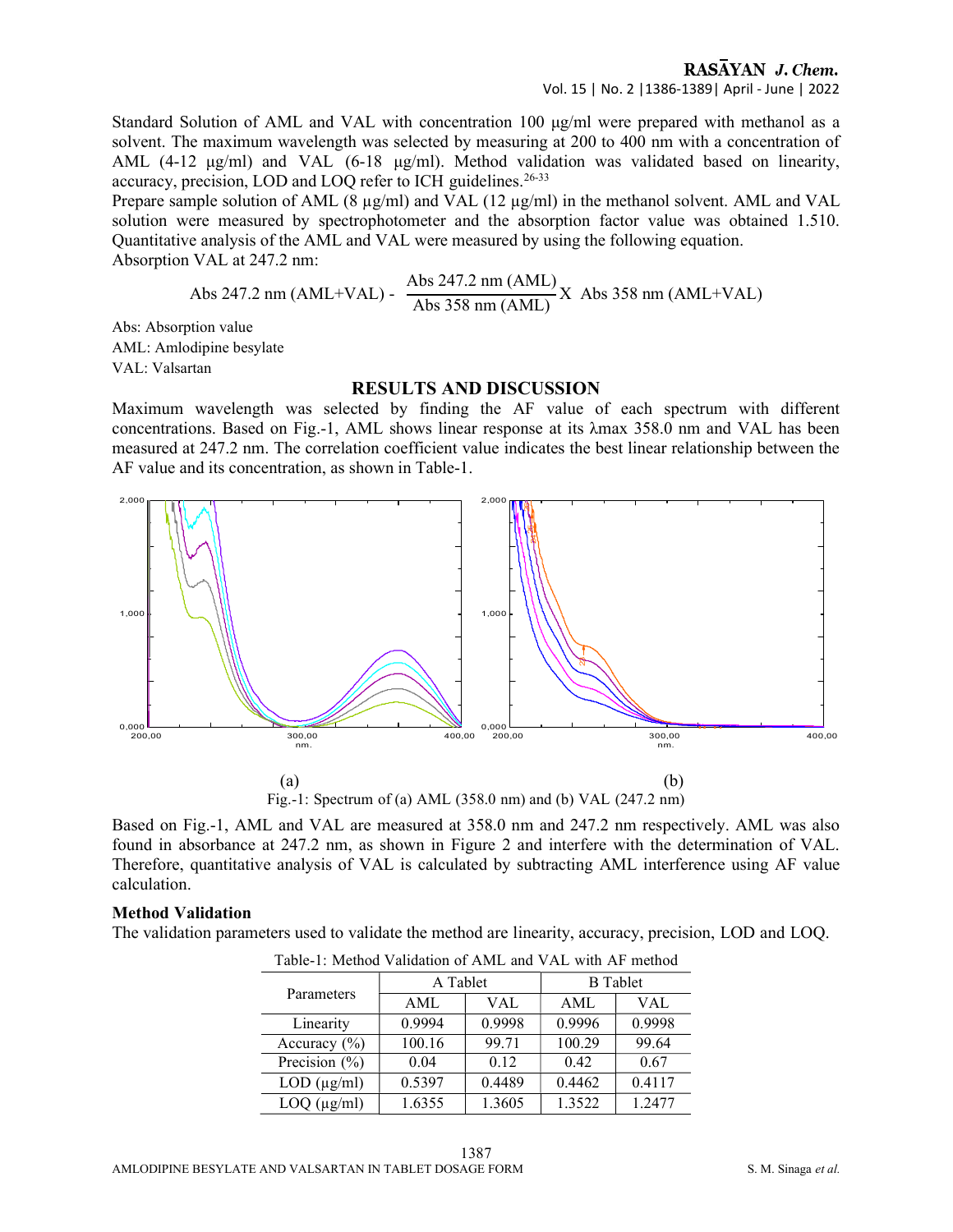The results showed that the simultaneous analysis of AML and VAL give good method validation results on tablet A and tablet B for each parameter and conform to the requirements of the ICH guidelines, as shown in Table-1. Several studies using absorption factor spectrophotometry have been reported and had good method validation results.



## **CONCLUSION**

The AF spectrophotometry method is a simple, accurate, precise, sensitive and easy to apply spectrophotometric method. This method can be applied to simultaneously analysis of AML and VAL in combined tablet preparation and conform to the requirements of validation and can be applied in routine analysis of AML and VAL.

### ACKNOWLEDGEMENT

This research was facilitated by the Faculty of Pharmacy, University of North Sumatera, Medan, Indonesia.

#### **REFERENCES**

- 1. Y. Lu, M. Lu, H. Dai and P. Yang, International Journal of Medical Sciences, 12(7), 606(2015), https://doi.org/10.7150/ijms.12446
- 2. L.N. Goit and S. Yang, *Yangtze Medicine*, 3, 101(2019), https://doi.org/10.4236/ym.2019.32011
- 3. Indonesian Health Ministry, Indonesian Pharmacopoeia, 6<sup>th</sup> ed., Director General of Health Care and Medical Devices, p. 122,123,176(2020).
- 4. G.K. McEvoy, American Hospital Formulary Service, American Society of Health-System Pharmacists, USA, p.417(2001).
- 5. M. Tiwaskar, A. Langote, R. Kashyap and A. Toppo, Journal of The Association of Physicians of India, 66, 59(2018).
- 6. V.R. Galande, K.G. Baheti, S. Indraksha and M.H. Dehghan, Indian Journal of Pharmaceutical Sciences, 74(1), 18(2012).
- 7. R. Dina and M. Jafari, American Journal of Health-System Pharmacy, 57(13), 1231(2000).
- 8. S.M. Derayea, H.F. Askal, O.H. Abdel and M.A. El Hamd, Journal of Applied Pharmaceutical Science, 02(06), 84(2012), https://doi.org/10.7324/JAPS.2012.2622
- 9. H.W. Darwish, S.A. Hassan, M.Y. Salem and B.A. El-Zeany, Internaational of Spectroscopy, 1(2013), https://doi.org/10.1155/2013/273102
- 10. N.G. Mohamed, Analytical Chemistry Insights, 6, 54(2011), https://doi.org/10.4137/ACI.S7282
- 11. N.N. Pertiwi, S.M. Sinaga, Muchlisyam, Asian Journal of Pharmaceutical Research and Development, 9(3), 1(2021), https://doi.org/10.22270/ajprd.v9i3000
- 12. M. Celebier, M.S. Kaynak, S. Altinoz and S. Sahin, Brazilian Journal of Pharmaceutical Sciences, 46(4), 761(2010).
- 13. H.M. Hafez, A.A. Elshanawane, L.M. Abdelaziz and M.M. Kamal, Pharmaceutica Analytica Acta, 5(5), 1(2014), https://doi.org/10.4172/2153-2435.1000300